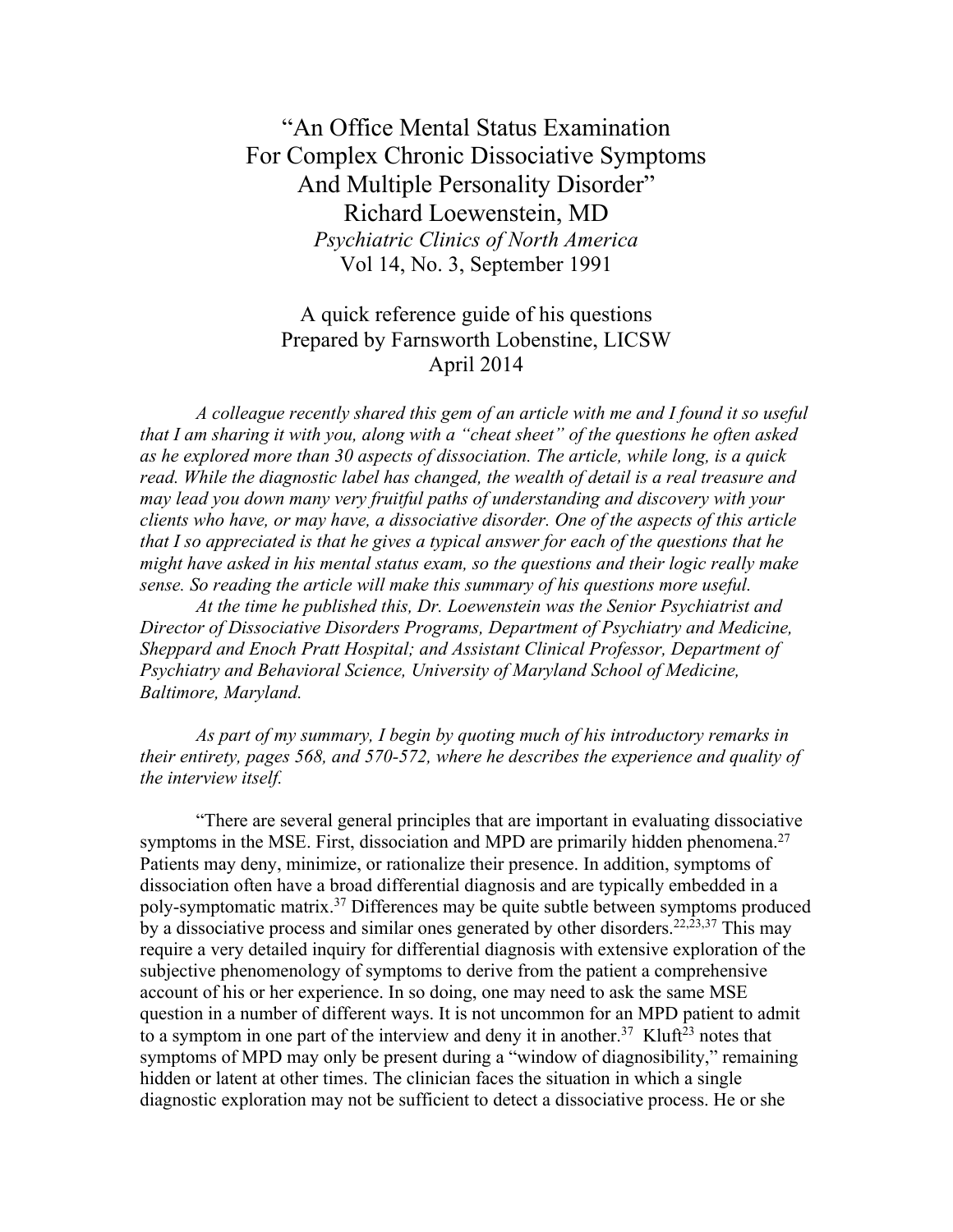must be alert to the emergence of MPD throughout treatment, even years after beginning therapy.

#### **THE CLINICAL MENTAL STATUS EXAMINATION FOR COMPLEX DISSOCIATIVE SYMPTOMS**

In subsequent sections, I will report basic interview questions for dissociation that can be incorporated into the general assessment of all psychiatric patients. This interview is structured heuristically into six symptom clusters listed in Table 1.<sup>33</sup> Symptoms are grouped into (1) process (MPD) symptoms; (2) amnesia symptoms; (3) autohypnotic symptoms; (4) PTSD symptoms; (5) somatoform symptoms; and (6) affective symptoms. To some extent, these symptom clusters overlap. For example, psychogenic amnesia can be a prominent aspect of autohypnosis or of PTSD.

Any patient displaying many symptoms from clusters 2 to 6 will likely also show symptoms in cluster  $1<sup>24</sup>$  Thus, such a patient would almost certainly qualify for a diagnosis of a complex chronic dissociative disorder, primarily MPD or DDNOS. My discussion will emphasize evaluation clusters 1 to 4, because clinicians are least likely to have received systematic training in their assessment. Somatoform and affective symptoms will be discussed primarily in terms of their examination in the patient with a dissociative disorder. Because of space considerations, the discussion will not focus on all aspects of the clinical interview and differential diagnosis of MPS. For a complete discussion of these topics, the reader is referred to Putnam.<sup>37</sup>

#### **Appearance**

MPD patients come from all social classes, professional and occupational groups, and are found among all races and religions. MPD patients may dress in casual or elegant outfits. They may be men or women, highly educated or uneducated. A subgroup of patients will wear tinted glasses or sunglasses to hide eye changed related to switching. Sometimes MPD patients will appear dressed simultaneously in several different styles of hair, clothes, shows, jewelry, and so on, leading to a very odd or mismatched appearance. MPD patients may have obvious self-mutilation scars or may wear clothing that covers the arms of legs in order to hide evidence of self-injury.37

In some cases, the patient may appear changeable from session to session with alterations in style of clothing, hair, makeup, eyeglasses, posture, level of motor activity, jewelry, handedness, taste and habits (e.g., the patient reports he or she doesn't drink coffee, then arrives at a session carrying a cup of coffee), tone of voice, accent, memory, and so on. This may be very subtle in some cases with differences manifested only by a particular clothing color or a particular item of jewelry. Also, even relatively obvious changes in appearance may not be appreciated as manifestations of dissociation if the clinician does not have an index of suspicion.37

#### **Behaviors**

An experienced observer frequently may notice subtle facial or body shifts by the dissociating patient during the interview. At times, the patient may appear younger or older, smaller or larger, shift position or posture, or modulate affective tone or intensity in ways that convey a subtle switching between relatively different crystallized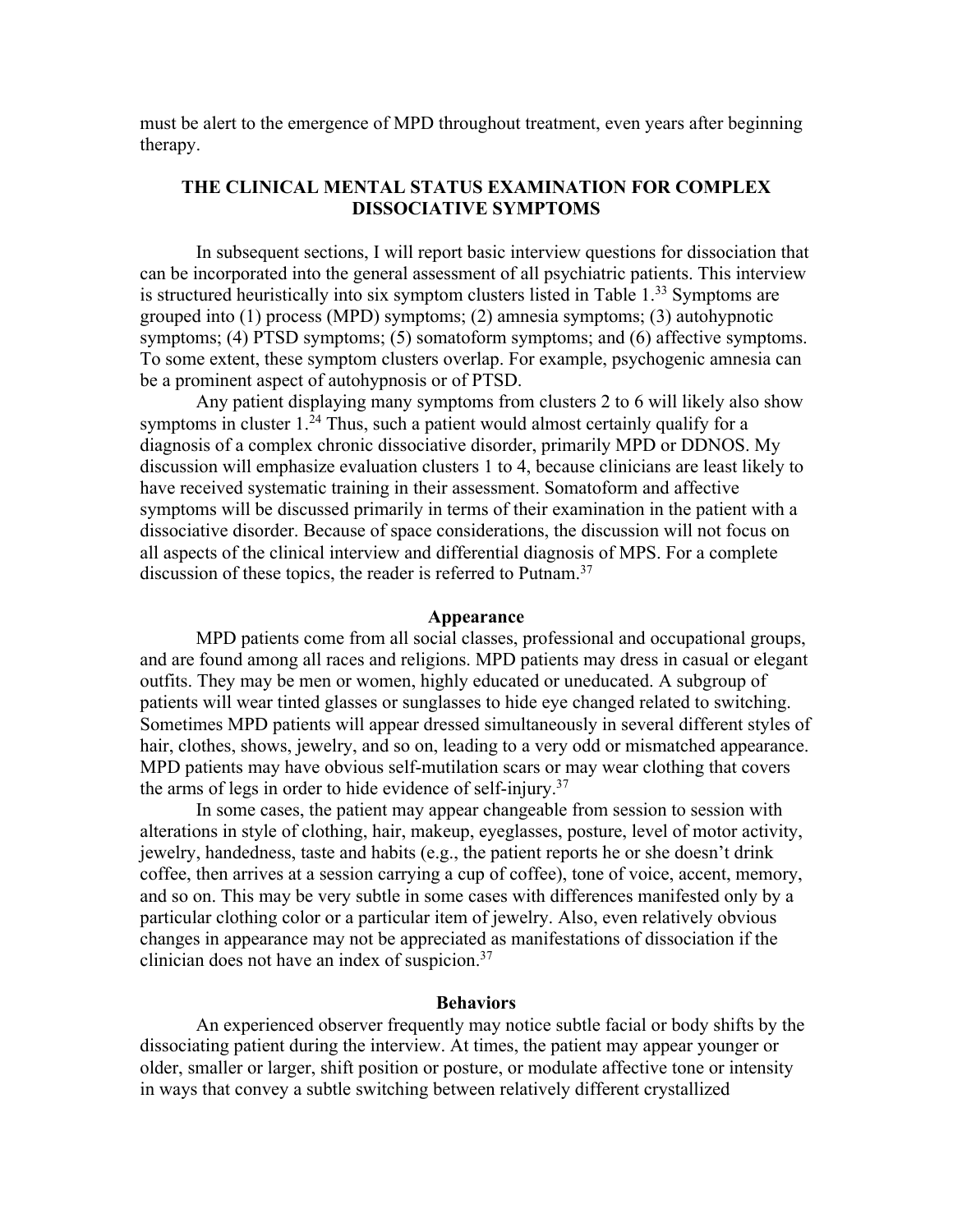behavioral states. Handedness may switch during the interview with the gestural language changing from right-handed to left-handed and back again.

Also, it may be possible to see manifestations of overlap phenomena between MPD alters with a facial expression that uncannily seems made up of more than one face. The impression is like that of a "ghost" on a television screen in which the main figure appears to overlap with another. There may be a discrepancy between the patient's eyes and the rest of his or her own physiognomy. Occasionally, patients will appear to have two (or even more) different facial expressions, dividing the face horizontally or vertically. Facial lines may also seem to be more or less prominent during the interview, reflecting covert switching or overlap processes.<sup>38</sup>

Eye findings are important. During interviews, patients may display eye closure, frequent blinking, eyelid fluttering, and even a full eye-roll.<sup>2,21,38,46,48</sup> In addition, common "grounding" gestures in dissociative patients include covering the mouth or the face and repetitive light facial touching. These gestures often seem relaxed to anxiety, brief amnesias, blocking, and shifts in facial expression or affective tone that may signal a brief intrusion by another alter. Grounding may also signal that a full switch has occurred and the new alter is "settling into the body."38

Involuntary movements such as rocking, intense rhythmic leg or foot jiggling, and finger twisting that the patient cannot easily control are common in dissociative patients. For example, one patient leaned the full weight of both her arms and head on her jiggling leg but could not stop it from moving. Instead, her whole body shook. Another patient repeatedly held her arms behind her back as if she were being tied to the chair. These behaviors may appear and disappear abruptly, usually related to covert switching or passive-influence phenomena.

Eye contact may be difficult for the MPD patient. The head may be downcast; hair may be pulled over the face to conceal dissociative changes. The patient may turn his or her back to the interviewer. The interviewer must keep in mind the possibility that such behaviors reflect anxiety over revealing obvious dissociative phenomena. In addition, the transference meaning of an intense interview with a potentially powerful authority figure may trigger covert posttraumatic reactions in the MPD patient.<sup>32</sup>

#### **Impact on the Interviewer**

It is impossible to discuss fully here the impact of the MPD patient on the clinician. The clinical field created by these patients may be quite intense, however. The interviewer may experience some of the autohypnotic and dissociative experiences manifested by the patient, such as feeling depersonalized, "spaced-out", floating, confused, day-dreamy, sleepy, blocked in thinking, and forgetful or amnestic during the interview. If these are noted and cannot be wholly accounted for on the basis of the clinician's own difficulties (such as illness, being overtired, other problems), they may be indicators of a dissociative process in the patient.<sup>32</sup>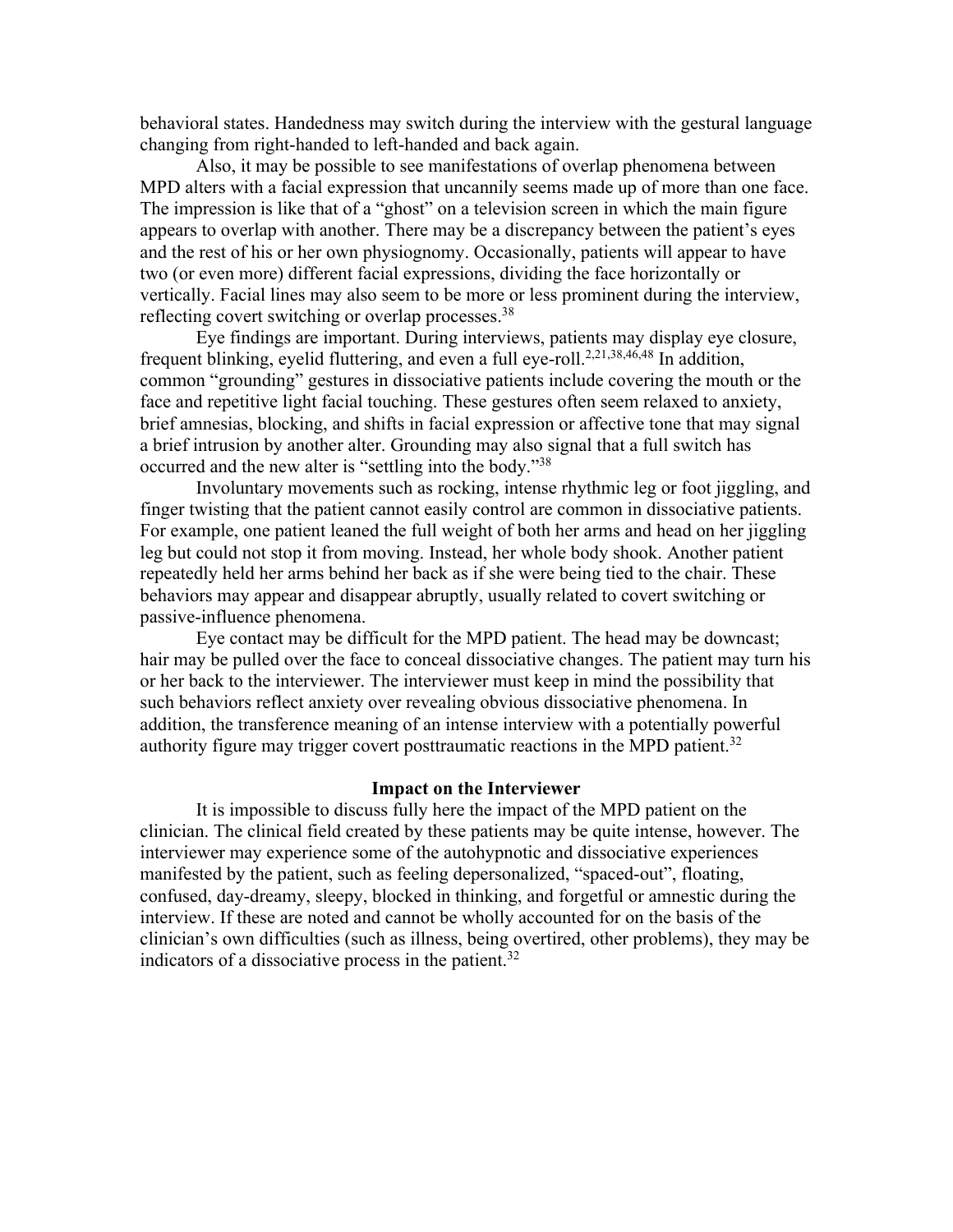#### **THE SYMPTOM CLUSTER METHOD FOR THE ASSESSMENT OF MPD AND DISSOCIATIVE DISORDERS**

Symptoms will be discussed according to the cluster method described above. In each section I will give an overview of the symptom, typical mental status questions that might be asked, and responses by MPD patients to these questions.

If the answer to any of these MSE questions is positive, the interviewer should ask for specific examples of the symptom.<sup>37</sup> The detailed experiences of the patient may be helpful in differential diagnosis (e.g., memory loss due to a seizure or head injury), as well as in countering concern that the symptom is not genuine or produced only for secondary gain. Further, the patient's description of his or her experience often begins to focus his or her attention to the extent of the dissociation.

In general, it is optimal to leave specific inquiry about multiplicity or switching until the latter part of the diagnostic interview for suspect MPD. It is best to begin with more oblique questions about other dissociative symptoms such as amnesia, passiveinfluence experiences, PTSD, and autohypnotic phenomena.<sup>22,24,27,37</sup> On the other hand, in some cases, the patient is obviously switching from the beginning of the interview. Here, it may be most helpful to the patient to have this recognized and addressed in some way. More comprehensive discussion of these matters can be found in the reviews of Putnam, Ross, <sup>40</sup> and Kluft. <sup>20,22,27</sup>

In order to follow the process of a typical diagnostic interview, this discussion will begin with amnesia, autohypnotic, and PTST symptoms, followed by a discussion of MPD process symptoms, and finally a review of somatoform and affective symptoms in MPD. " (pp. 568, 570-572)

## **Amnesia Symptoms**

#### **Blackouts/Time loss**

*MSE Questions*

- 1. Do you ever have blackouts? Blank spells? Memory lapses?
- 2. Do you "lose" time?
- 3. Do you have gaps in your experience of time?
- 4. What is the longest period of time you have lost? Minutes? Hours? Days? Weeks? Months? Years?

#### **Disremembered Behavior**

- 1. Do you find evidence that you have said and done things that you do not recall?
- 2. Do people tell you of behavior you have engaged in that you cannot recall?
- 3. Was this behavior typical of your usual behavior?
- 4. Are you often unsure whether you have actually done something or just thought about/imagined/dreamed about doing it?\*

<sup>\*</sup> (*Question has been specifically adapted form the DES of Bernstein and Putnam)*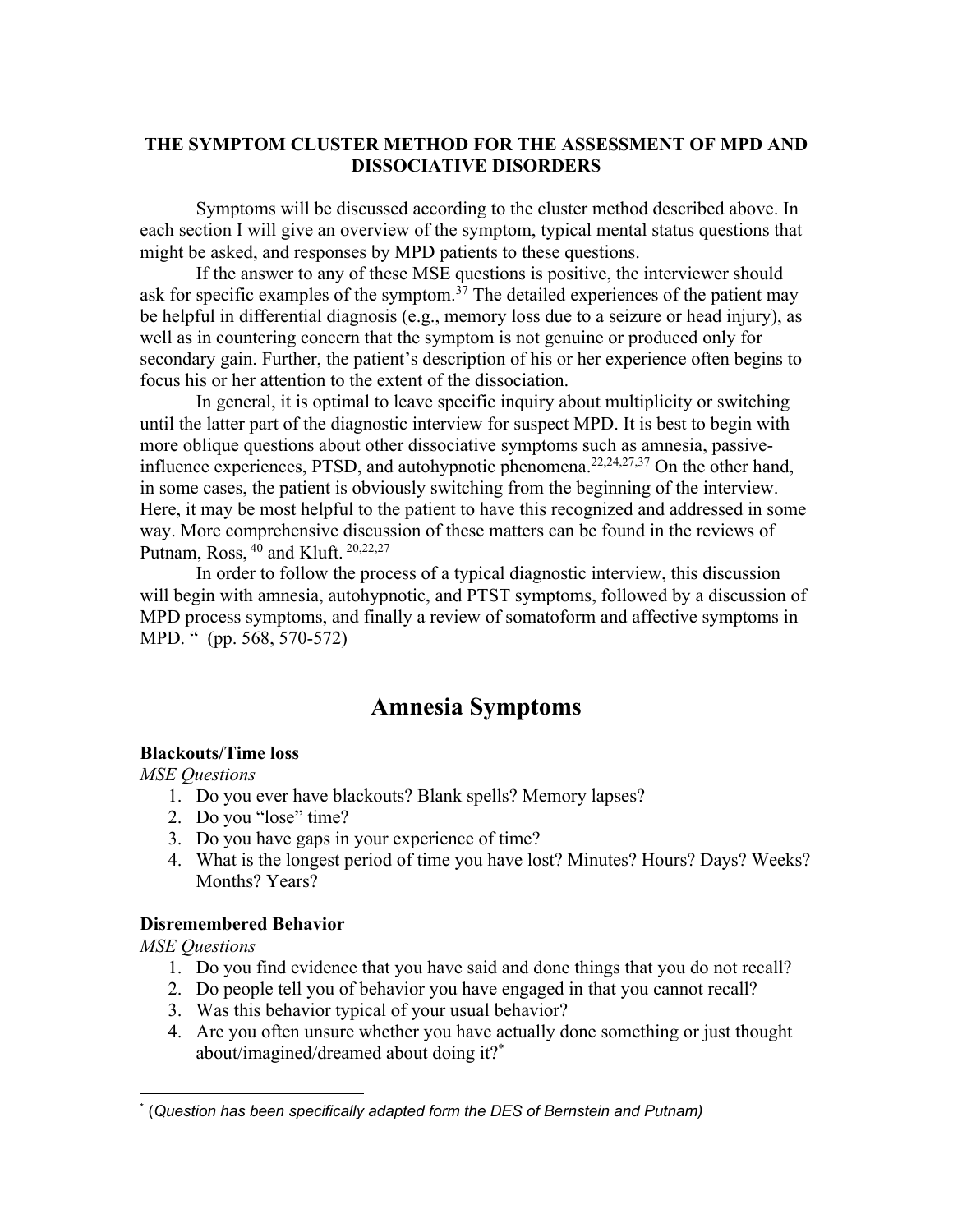#### **Fugues**

*MSE Questions*

- 1. Do you ever find yourself in a place and not know how you got there? Were you able to recall anything of the intervening time since you last had a clear memory of your circumstances? How much time had you lost?
- 2. Did you ever start out to go somewhere and find yourself somewhere else without knowing how you got there?
- 3. Have you ever traveled a considerable distance without recollection of how you did this or where you went exactly

### **Unexplained Possessions**

*MSE Questions*

- 1. Do you find objects in your possession (such as clothes, personal items, groceries in your grocery cart, books tools, equipment, jewelry, vehicles, weapons and so on) that you do not remember acquiring? Out of character items? Items a child might have? Toys? Stuffed animals?
- 2. Do you find that objects disappear from your possession in ways for which you cannot account?
- 3. Do you find writings, drawings, or artistic productions in your possession that you must have created but do not recall creating?
- 4. Do you find evidence that you have spent money on things with credit cards, checks and the like but don't recall having done so?

### **Inexplicable Changes in Relationships**

*MSE Questions*

1. Do you find that your relationships with people frequently change in ways that you cannot explain? For example, do you find that people seem to be displeased or angry with you based on behavior that you do not recall? People are pleased/closer to you/more loving to you based on behavior you do not recall?

#### **Fluctuations in skills, Habits, Knowledge**

- 1. Do you find that sometimes you can do things with amazing ease that seem much more difficult or impossible at other times?\* *(\* = Question has been specifically adapted from DES of Bernstein and Putnam.)*
- 2 Have you been told or found evidence that you have talents or abilities, such as musical, artistic, mechanical, literary, or athletic, of which you were unaware? Do your tastes in food preference, personal habits, music, or clothes seem to fluctuate?
- 2. Does your handwriting change frequently? A little? A lot? Do you ever write in a childlike way?
- 3. Are you right-handed or left-handed? Do you find you do things with the other hand at times?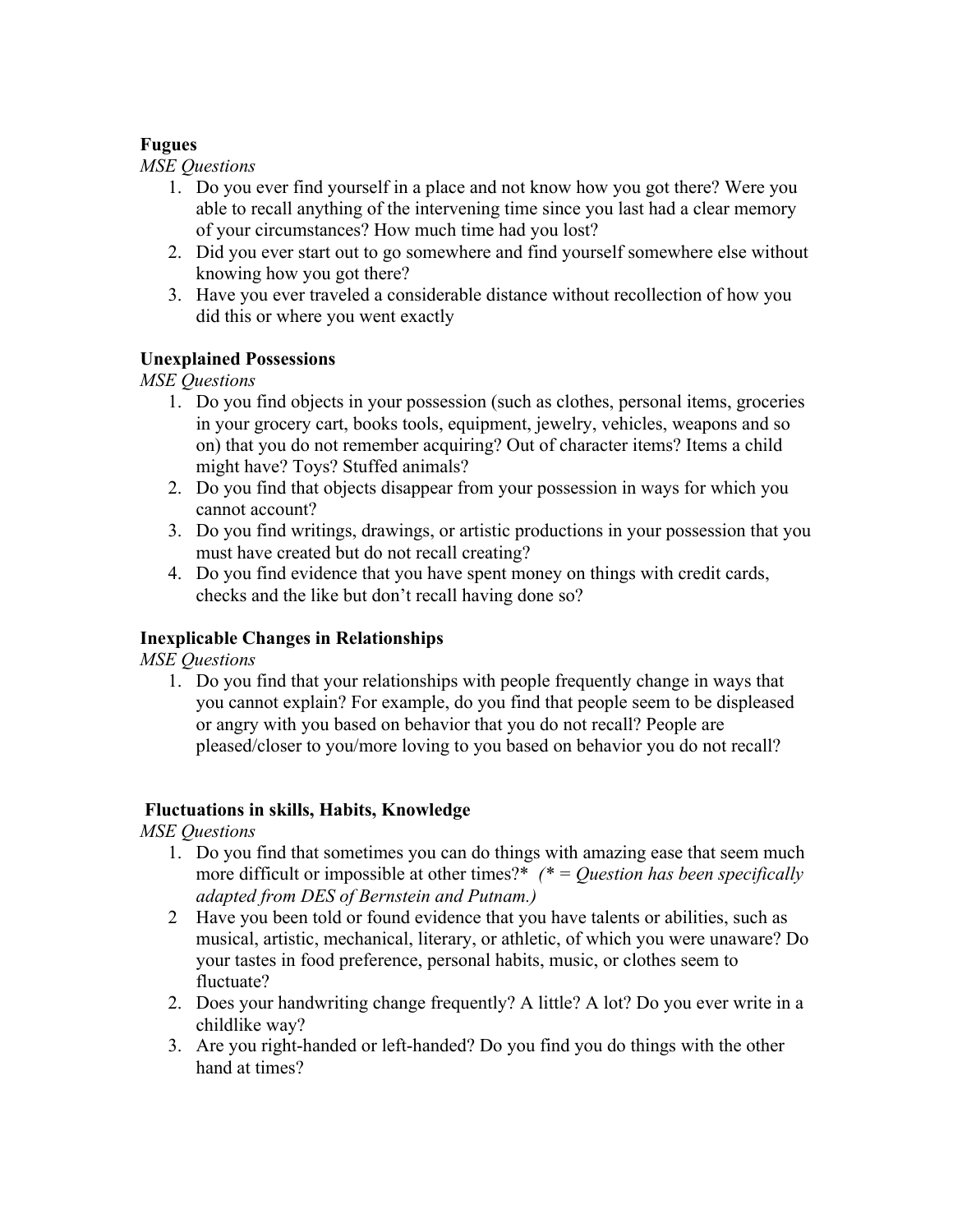- 4. When you were in school did your grades change at times for reasons you couldn't explain? Did you ever have the experience in school that you didn't know something that the teacher insisted you had been taught and that everyone else seemed to have been taught?
- 5. Do you find that your physical responses/capacities, such as eyesight, blood pressure, response to alcohol or medications, change in ways you can't explain?

### **Fragmentary Recall of Life History**

#### *MSE Questions*

- 1. Do you have gaps in your memory of your life? Are you missing parts of your memory for your life history?
- 2. If your lifetime were marked on a straight line, do you feel that there are parts missing or segments taken out of that line?
- 3. Do you remember your childhood? At what age do the memories of our life start? What is your first memory? The next one after that? The next one?
- 4. Are you missing memories of some important events in your life, such as weddings, birthdays, graduations, pregnancies, births of children?
- 5. Do you recall some life events as if you just heard about them, read about them, saw photos of them, but not as if they really happened to you?
- 6. Are there parts of your childhood you remember and parts you don't? For example, are you more able to remember school than home?

### **Chronic Mistaken Identity Experiences**

*MSE Questions*

1. Do people whom you don't know frequently approach you, insisting that that know you? Do they call you by a different name? Describe things you've done together that you don't recall? *(Question has been specifically adapted from DES of Bernstein and Putnam.)*

### **"Micro" Dissociations**

- 1. Do you lose track of or tune out of conversations or therapy sessions as they are occurring? Do you find that while you are listening to someone talk, you did not hear all or part of what was just said? *(Question has been specifically adapted from DES of Bernstein and Putnam)*
- 2. Has this happened while we've been talking today? What will you remember of our conversation today?
- 3. If subject actually appears to be dissociating: What just happened now? Can you tell me what we've been talking about? Were you aware of tuning (spacing, blanking) out? Can you try to get back the information? If so, how does this occur?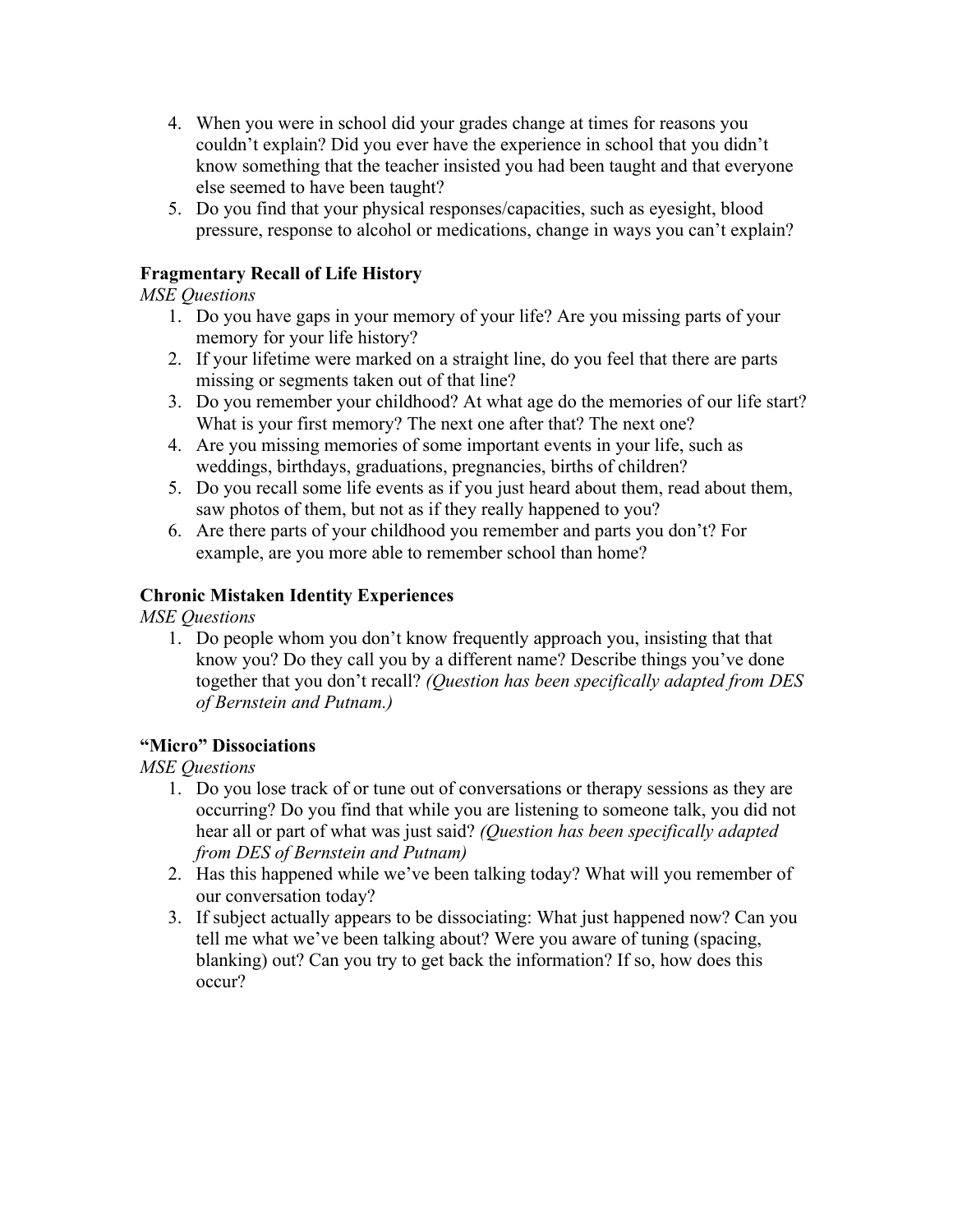# **Autohypnotic Symptoms**

#### **Spontaneous Trances**

*MSE Questions*

- 1. Do you frequently space out, trance out, block out, or withdraw from the world around you? Perhaps by putting yourself in a pleasant scene or place inside your mind or by focusing your attention on something inside or outside of you?
- 2. Do you know how to do this whenever you want? Or does it just happen?
- 3. Do you remember the first time this happened? The first time you realized you could do this?

#### **Enthrallment**

*MSE Questions*

1. Do you get so wrapped up in a book or a movie that you can completely block out everything else around you, as if the world could end and you'd still be completely engrossed in that activity?

#### **Spontaneous Age Regression**

*MSE Questions*

- 1. Do you ever feel as if you get "little", as if you become a child or an adolescent again? When this happens, does it feel as if your body changes in size? Do you experience it in your mind only or does your whole perception of yourself and the world change also?
- 2. Do you feel that you are different ages at different times?
- 3. Have people ever told you that you behave like a child at times?
- 4. When this occurs do you feel as if you have moved inside or outside yourself so that you see or observe this happening as if you were a different person?

#### **Negative Hallucinations**

*MSE Questions*

- 1. Do you ever *not* see or hear what is going on around you? Do you or can you block out people or things altogether?
- 2. Do you ever seem to not recognize friends, family members or familiar people?\*
- 3. Can you make things or people disappear if you want to? How do you do that?

### **Voluntary Anesthesia/Analgesia**

- 1. Are you able to block out (ignore) physical pain if you want to?\* Wholly? Partly? Always? Sometimes?
- 2. When did you first learn you could do this? Do you know how to make this happen or does it just happen to you?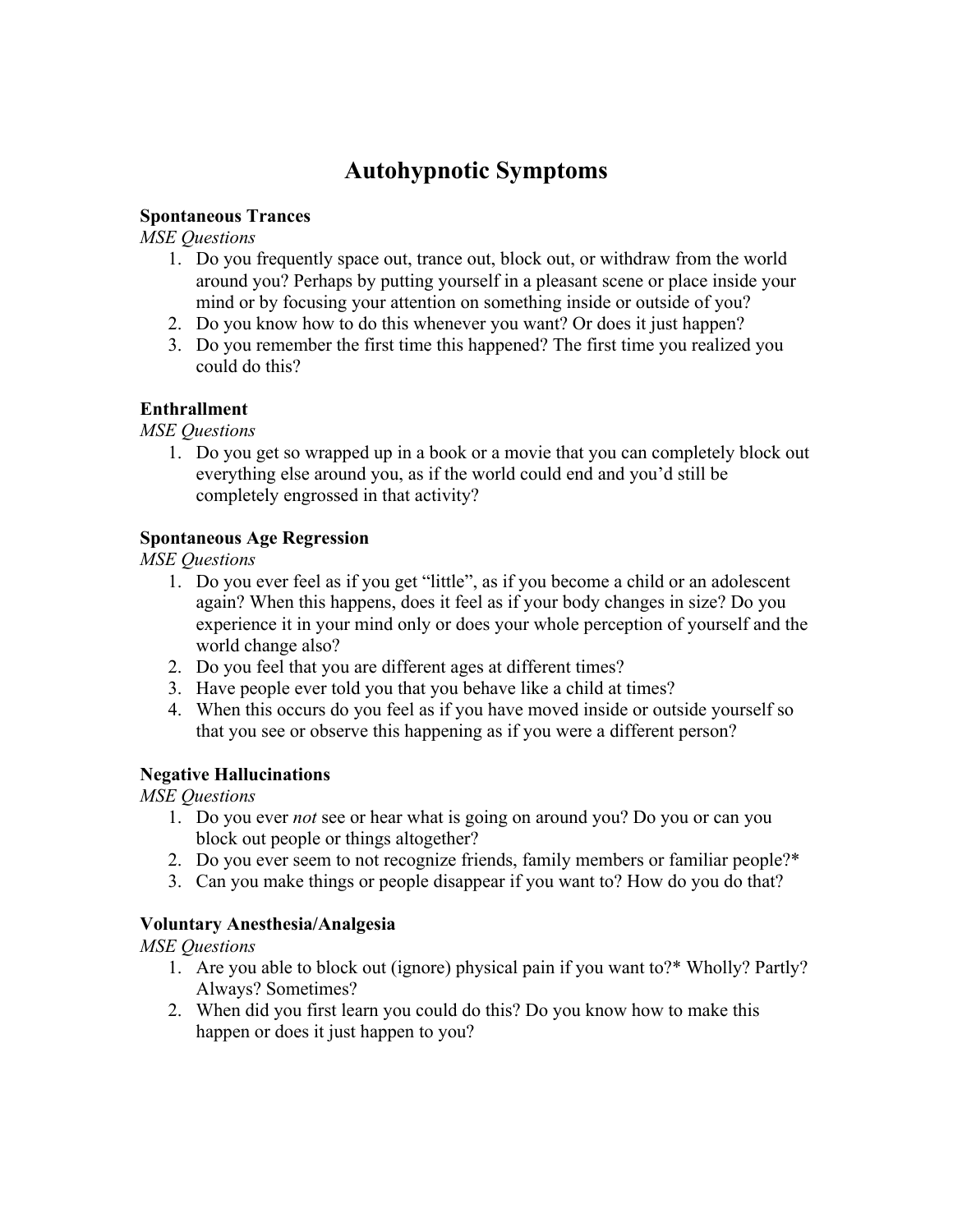#### **Out-Of-Body Experiences/Depersonalization**

*MSE Questions*

- 1. Do you frequently have the experience of feeling as if you are outside of yourself, beside yourself, watching yourself as if you were another person?
- 2. Do you ever feel disconnected from yourself or with your body as if you or your body were not real?
- 3. Do you frequently experience the world around you as unreal? As if you are a fog or a daze?

### **Trance Logic**

*MSE Questions*

- 1. (Questions for alters). Do you believe that you share the same body or that if another alter or the body is killed or hurt that all of you will die or be basically hurt?
- 2. Do all the alters/entities share a feeling, thought, or memory if one of you has it?
- 3. (Observations). Does the interviewer note logical contradictions or the tolerance of logical inconsistency, such as, an entity that claims to live entirely in the past but also exhibits contemporary memories; a "child" personality with an ageprogressed vocabulary and sophistication; a supposedly "dead" alter that indicates its presence with an ideomotor signal, and other inconsistencies?

#### **Eye Roll with Switching**

*MSE Questions*

1. (Observations). Does the interviewer note spontaneous eye roll during the interview? With or without switching? Eyelid flutter? Eye closure? What is the patient's score on the eye-roll sign of the Hypnotic Induction Profile? If an eye roll is noted, the patient may be asked: Do you notice that sometimes you roll your eyes (all the way) up into your head? Do you have any idea why you do that?

# **Posttraumatic Stress Symptoms**

#### **Psychological Trauma**

- 1. Who did the discipline in your family? How often did it occur? Who was disciplined? You? Siblings? Anyone singled out for punishment? Did you observe others being punished? How did you react?
- 2. (If physical discipline is described). What were you struck with? Hands, fists, feet, belts, brush, coat hanger, broom stick, switch, frying pan? How old were you when you were first punished like this? How long a time would each episode of punishment take? Over how much of your childhood were you punished in this way? How often did this occur? Daily? Weekly? Monthly? Yearly? Did the punishment leave marks? Broken bones? Knocked unconscious? Were you kept home from school because of this? Sent to the hospital? Were your family members ever reported for abuse?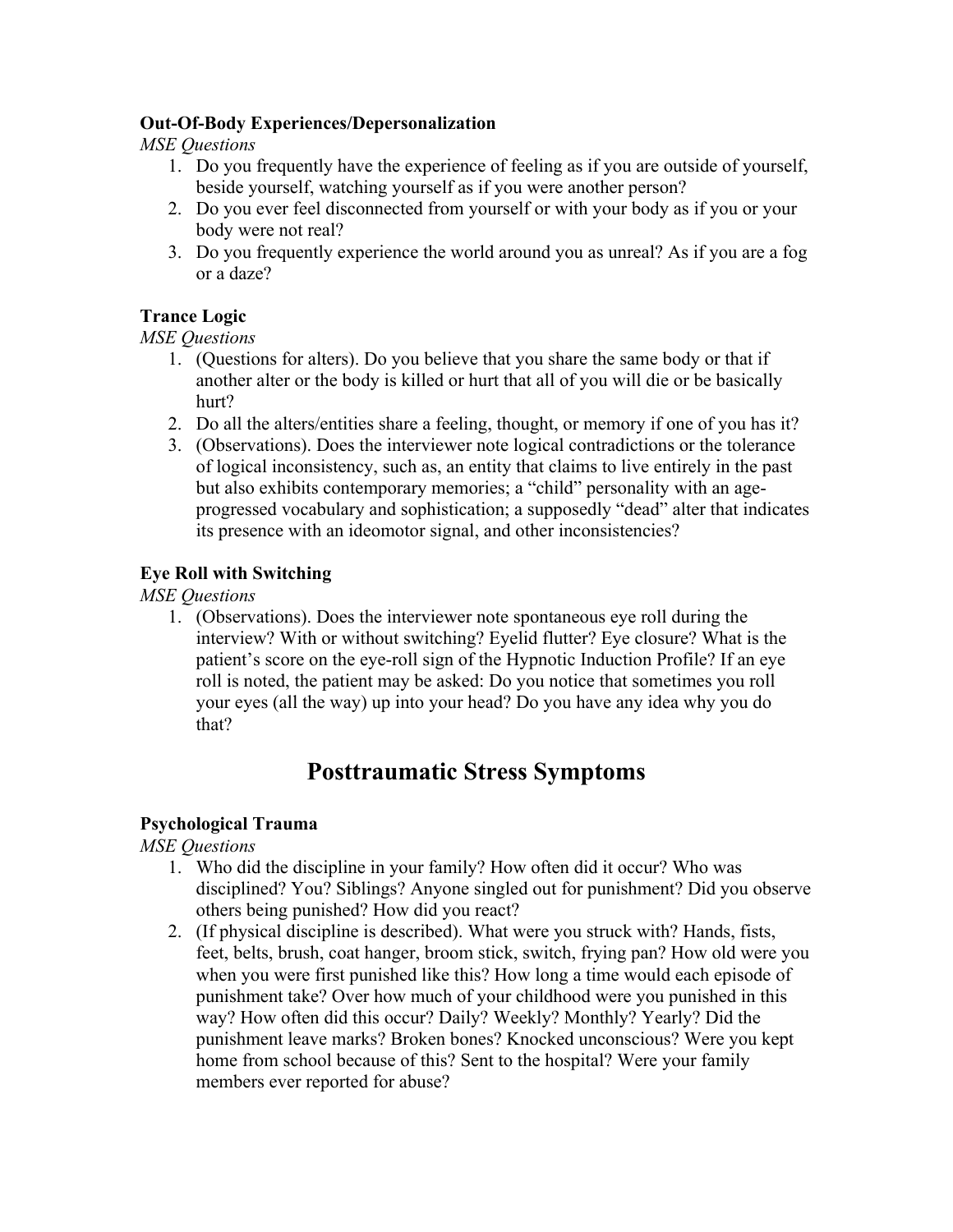- 3. Were you verbally or emotionally punished? Called names? Put down? Criticized?
- 4. Did you witness violence between your family members? Between other people? See people struck? Hurt? Killed?
- 5. When your farther (or other relative) was drinking (using drugs), did he (she or they) ever become violent in any way? Verbally? Physically? Sexually? Were the police called? Describe.
- 6. While you were growing up, did anyone, an older child, a person outside the family, or even someone in your family, ever have unwanted sexual contact with you? Describe the experiences to the extent that this is comfortable for you right now. Were there any other experiences you had like this? Alternative: Would it be all right now if I asked you about any sexual experiences you might have had in childhood?
- 7. When you were a child, did you tell anyone about these experiences? What happened? Have you ever told anyone before now?
- 8. As an adult, have you ever been hurt or traumatized in any way?
- 9. As an adult, have you had any unwanted sexual experiences? With whom? Describe.
- 10. As a child, what made you feel safe? Was anybody kind or supportive to you?

#### **Intrusive Imagery/Revivifications/Flashbacks**

*MSE Questions*

- 1. Do you ever have flashbacks? (The interviewer may need to ask the patient to define his or her understanding of flashback.)
- 2. Do you feel as if you are living through experiences again that you have lived through before?
- 3. Do you see it at a distance like an image on a screen? Or is it as if it is happening all over again: You can see it, hear it, taste it, smell it, fell all the feelings you had at that time?

#### **Nightmares**

*MSE Questions*

- 1. Do you have nightmares? How often? What is the content? When did they start? Do you have any repeated nightmares?
- 2. After a nightmare, do you ever not know where you are?
- 3. After a nightmare, do you ever find yourself somewhere else? Out of bed? On the floor? In the closet? Anywhere else?

#### **Reactivity to Triggers/Panic/Anxiety**

*MSE Questions*

1. Are there specific events, types of people, situations, objects that are associated with your being "triggered", panicky, anxious, upset, distressed, or in a flashback? That are associated with your losing time?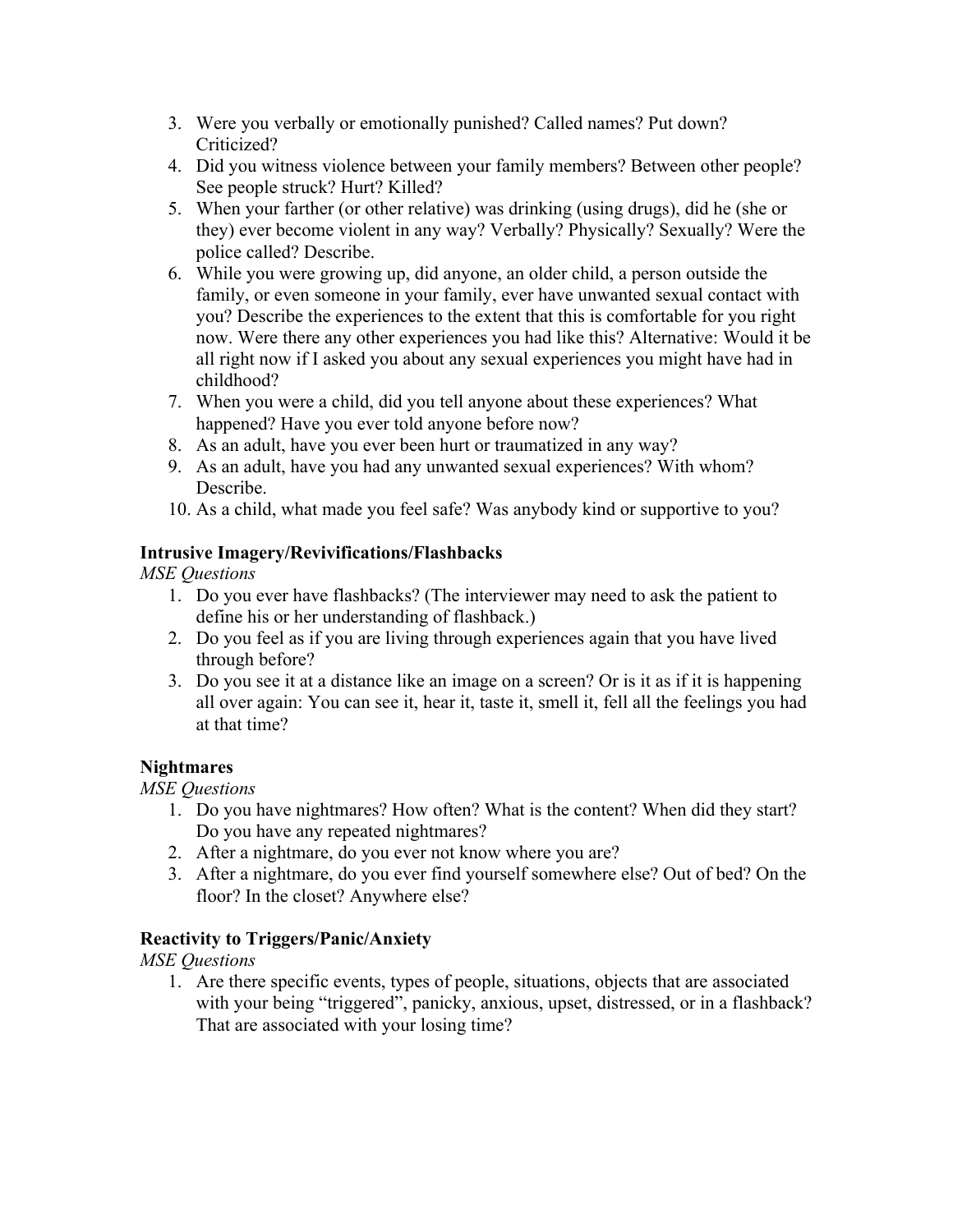#### **Hyperarousal Symptoms**

*MSE Questions*

- 1. Are you a very jumpy person? Easily startled?
- 2. Are you aware of a relation of this to specific situations, people, experiences in your past?
- 3. (Observation). Patient is extremely startled, literally jumps, at ordinary external stimuli, e.g., phone rings in the office, a door slams down the hall, someone softly calls the patient's name on the ward.

#### **Numbing/Avoidance/Detachment**

*MSE Questions*

- 1. Do you commonly avoid situations, people, things that remind you of traumatic or overwhelming experiences or that seem associated with being flooded with emotion?
- 2. Can you block out your feelings? Detach yourself from your feelings? Can you do this if you want to? Do you feel disconnected from your feelings?

# **Process Symptoms**

#### **Alter Attributes/Presence of Alters**

*MSE Questions*

- 1. Do you act so differently in one situation compared with another situation that you feel almost as if you are two different people?
- 2. Do you ever feel that there is more than one of you? More than one part of you or side of you?
- 3. Do you ever feel divided inside as if there are several independent parts or sides of you?
- 4. Does that part (parts) of you have its (their) own independent way(s) of thinking, perceiving, and relating to the world and the self? With its (their) own memories, thoughts, and feelings?
- 5. Is there more than one part of the mind listening here now? Has there been more than one part of the mind talking with me today?
- 6. Do these parts or sides of the mind have names?

#### **Passive-Influence Symptoms/Interference Phenomena**

- 1. Do you ever have thoughts or feelings that come from inside you (outside you) that you can't explain or that don't feel like thoughts or feelings you would have? That seem like thoughts or feelings that are not under your control?
- 2. Do you ever have impulses to do things that seem to come from inside you (outside you) that don't feel like they belong to you? To do things that you ordinarily wouldn't do?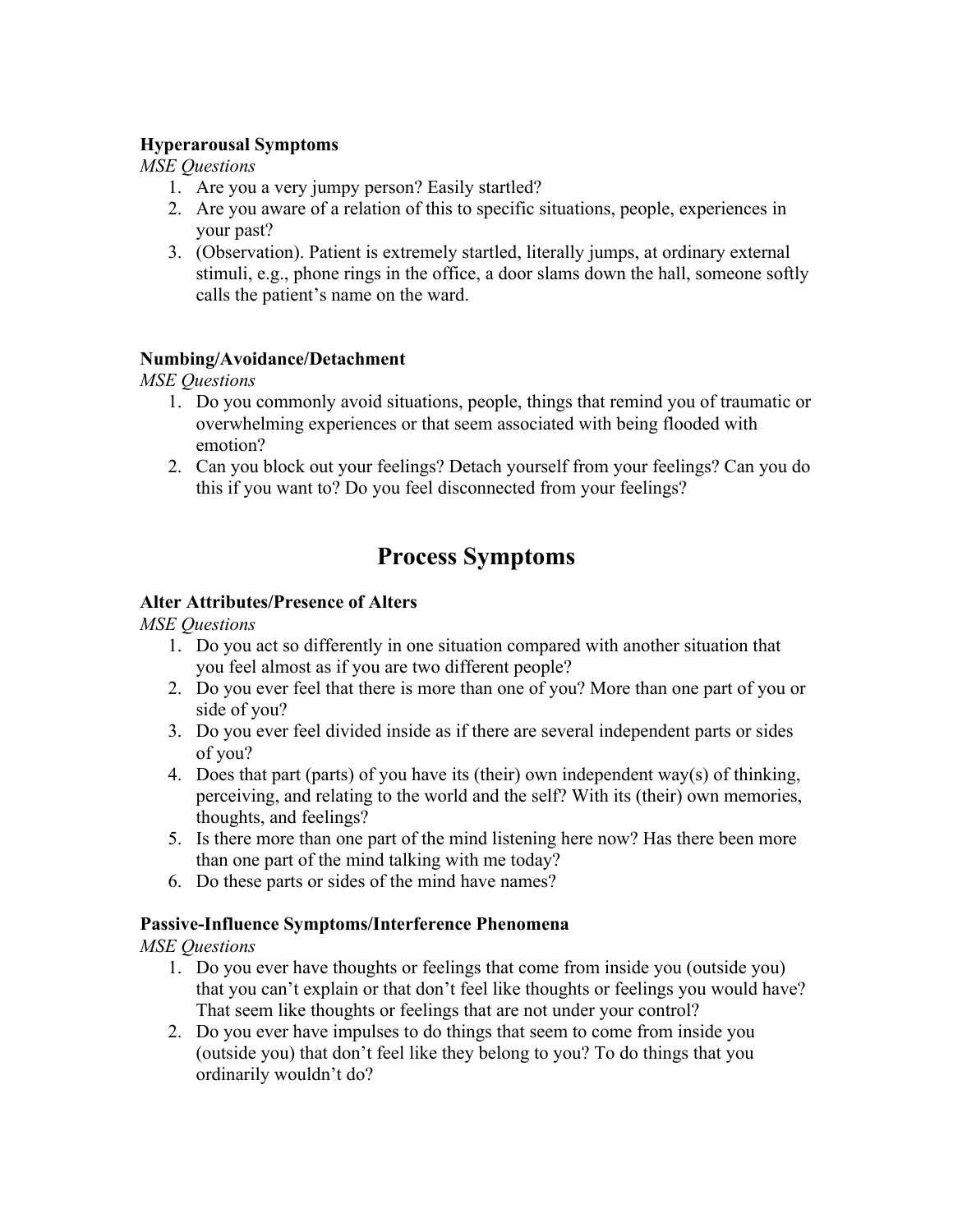- 3. Have you ever felt that your body engaged in behavior that did not seem under your control? For example, saying things, going places, buying things, writing things, drawing or creating things, hurting yourself or others?
- 4. Do you ever feel like your body doesn't belong to you?\*
- 5. Do you ever feel controlled by a part, presence, force, person, or entity within you? Outside you?
- 6. Do you ever feel like your thoughts or feelings are being withdrawn from your mind by some inside (outside force, presence, or entity?
- 7. Do you ever feel you have to struggle against another part of you that seems to want to do or say something you don't wish to do or say?
- 8. Do you ever feel that there is a force (pressure, part) inside you that tries to stop you from doing or saying something?

#### **Hallucinations/Pseudohallucinations**

*MSE Questions*

- 1. Do you ever hear voices, sounds, or conversations in your mind? That seem to be discussing you? Commenting on what you do? Telling you to do or not do certain things? To hurt yourself or others? That seem to be warning you or trying to protect you? That try to comfort, support, or soothe you? That provide important information about things to you?
- 2. Do you hear men's, women's, and/or children's voices? Are the voices located on one side of your head or another? Can you always make out what they are saying? Do they all seem to be talking at once? Talking, fighting, or arguing among themselves? Do all the voices have names?
- 3. Does it ever get very loud and distracting? If you really pay attention to the voices do you lose track of what's going on around you?
- 4. Do these voices, sounds, conversations ever come from outside your head? When this happens can you see the person who is talking?
- 5. Do you ever see things that other people don't? Do you ever see faces or people that others don't? Do they talk to you? Do they have names?
- 6. Do you ever see scenes of events that happened to you before?
- 7. Do you ever look in the mirror and not recognize yourself?\* See a different person there?

### **Linguistic Usage**

*MSE Questions*

1. Did you notice that you just referred to yourself as "we" ("he"/"she")? Could you explain your understanding of why this occurred? Your reaction to this?

### **Switching**

*MSE Questions*

1. I would like to talk with that part (side, aspect, facet) of you (of the mind) that is called the 'Angry One' (the Little Girl, Janie, that went to Atlantic City last weekend and spent lots of money, and so on). Can that part come forward now, please?